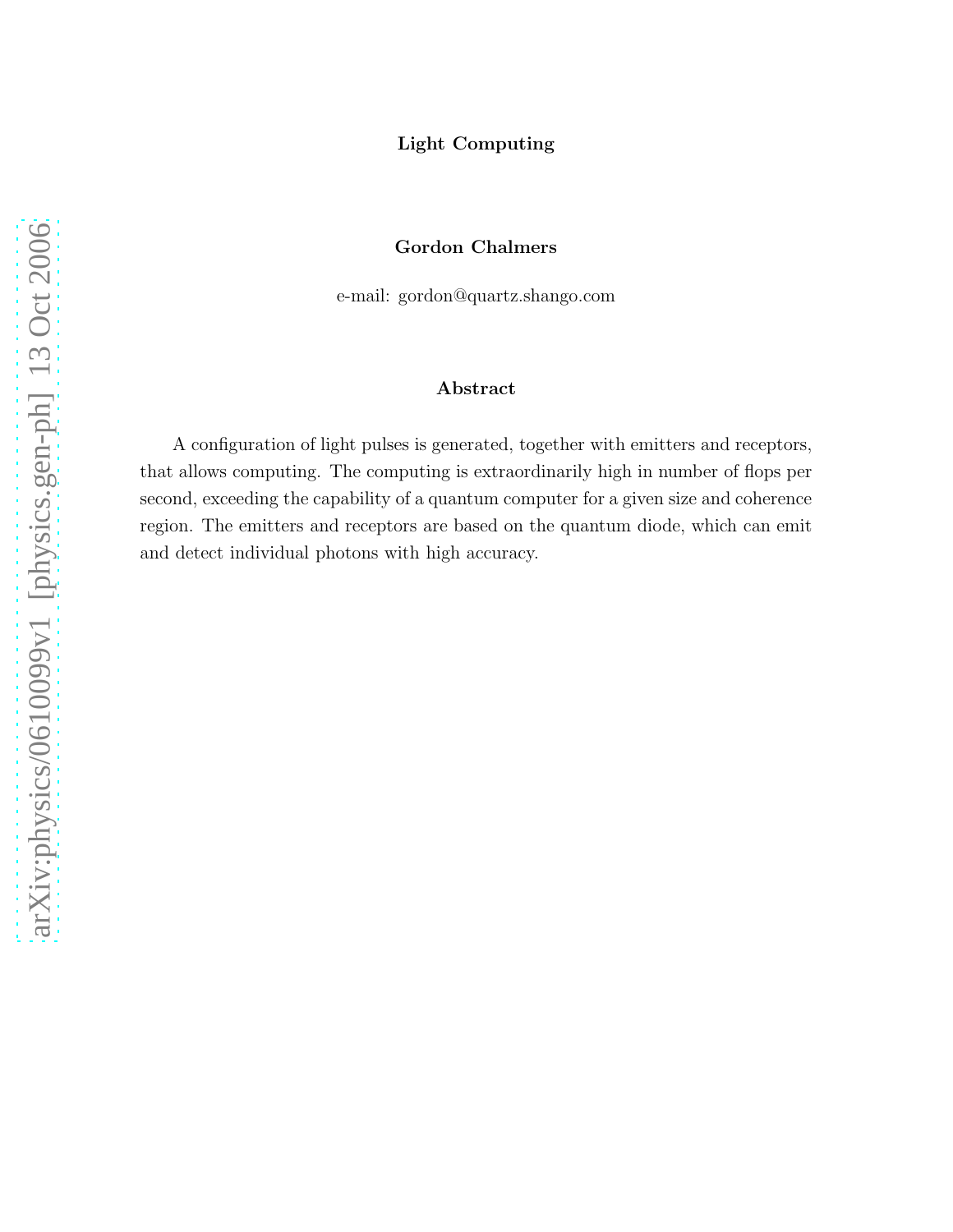Traditional computing relies on the movement of electrons through logic circuits. Planned designs for quantum computing [\[1\]](#page-4-0) require the manipulation of wavefunctions through nanocircuitry, and this requires special equipment to manafacture. These two types of circuitries are commonly described in the literature, with emphasis on the latter in its computational power. There is another possibility using an aspect of quantum computing, that is coherence of electrons or photons with eachother or themselves. Laser computing requires the coherence of many photons in a manner that short pulses in the overall wavefunction can accomplish the equivalent of a circuit. The concept and several basic architectures are presented.

Laser computing does not require any physical circuits, except the emitters and receptors that are used in the beam configuration. For example, consider a platform half a meter in diameter containing, possibly quantum, diodes emitting a cohered photon shower every picosecond. There would be an approximate 10 <sup>18</sup> elements or less in the emitter. Give these diodes an angular precision of  $\Delta\theta = 10^{-4} - 10^{-6}$  or more. The second platform is the receptor platform located a distance d meters away. The receptor dish should be able to measure the amplitude and phase of the incoming cohered beam; if the frequencies are required to be measured then their components have to be separated and directed to the appropriate region in the receptor platform. Either that or the receptor elements must distinguish the frequency of the incoming photon. The parameters of the beam, such as the radius and the distance, should be chosen so that the entire beam has coherence with itself over the distance d.

The type of quantum diodes that are used in the models are defined as a lattice of a material that has a series of donor atoms in a row which are meta-stable and form a current when a small current is applied. The row of donated electrons are trapped in a meta-stable quantum well near the boundary of the material for a small period of time, where they coher and then escape, emitting a number of cohered photons. The width and depth of the quantum well (trap) dictate the properties of the emitted burst of photons.

Next, cohered beams are placed that crossfire the previous one; this is described in figure 1. The angles and orientation are chosen so as to alter the coherence with eachother and the 'primary' beam. Firing photons in patterns, and possibly with differing frequencies, from the various emitters in the emitter platform generate very complex coherence patterns in the primary beam and the secondary beams. Consider ten beams a half meter long with a primary beam three meters. The optimum case should not coher over the maximum and this puts a constraint on the geometry; the considered example is illustrative. The secondary beams can alter the primary beam with an approximate  $10^8$  (from the diameter) and maybe  $10^4$  during a single cycle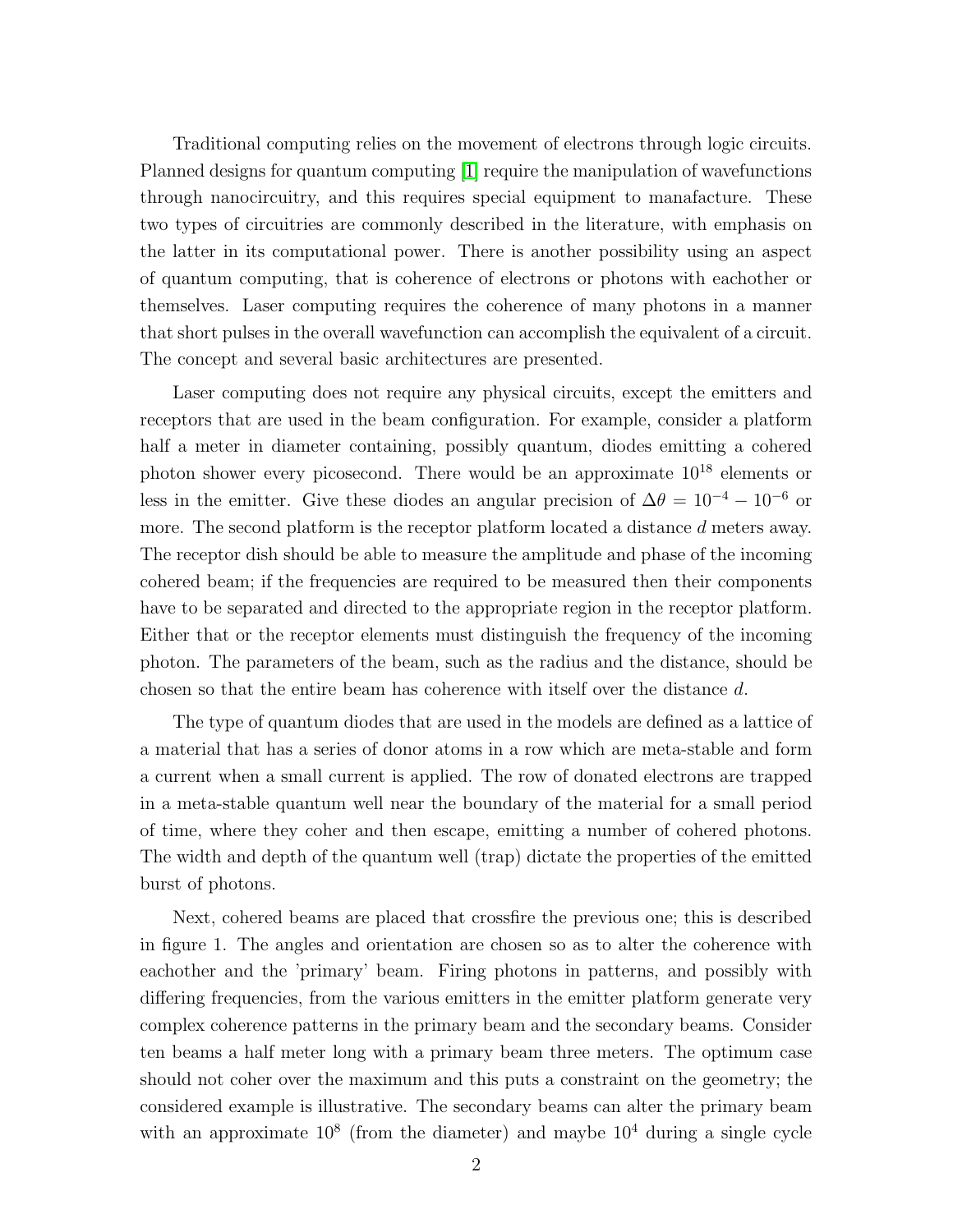

Figure 1: A linear laser design.

of the primary beam's traversing the distance  $d$  (if the diode has picosecond timing). Then there are ten beams, and the individual photons from the secondary beam quantum cohers with the entire primary beam. The complexity is overwhelming, and possibly equals or exceeds the concept of a quantum computer. Considering the length  $d = 3$  meters the complexity with one secondary beam could be  $10^{10^{12}}$ , not including self-coherence of the two beams. This grows when the coherence of the secondary beams with themselves and with the other beams are considered.

The coherence length of the lasers should encompass the entire geometry for maximal effect. If the former is smaller than the size of the system, degradation of the photon coherence occurs.

A different configuration consists of a primary beam along an axis of a sphere. Diodes are placed for maximal packing along the inner wall of the sphere. This might lead to maximal coherence of the beam with the sphere's diodes. Firing the diodes in various patterns would coher the beam in various ways, generating a very fast quantum computer.

A small set of beams with receptors and emitters can be used also in an arrangement of a lattice, such as a bipartite diamond configuration, that fits in a box on your desk, the size of a computer. It would be encased in a material so that coherence with the outside is minimized. The emitters and receptors span a smaller area. A secondary fast chip can be used to pattern the emitters.

The configuration of laser beams requires much accuracy and stability to ensure its quantum coherence as designed. A question is whether the laser computing is more stable than a nano-sized circuit that captures the wavefunction of an electron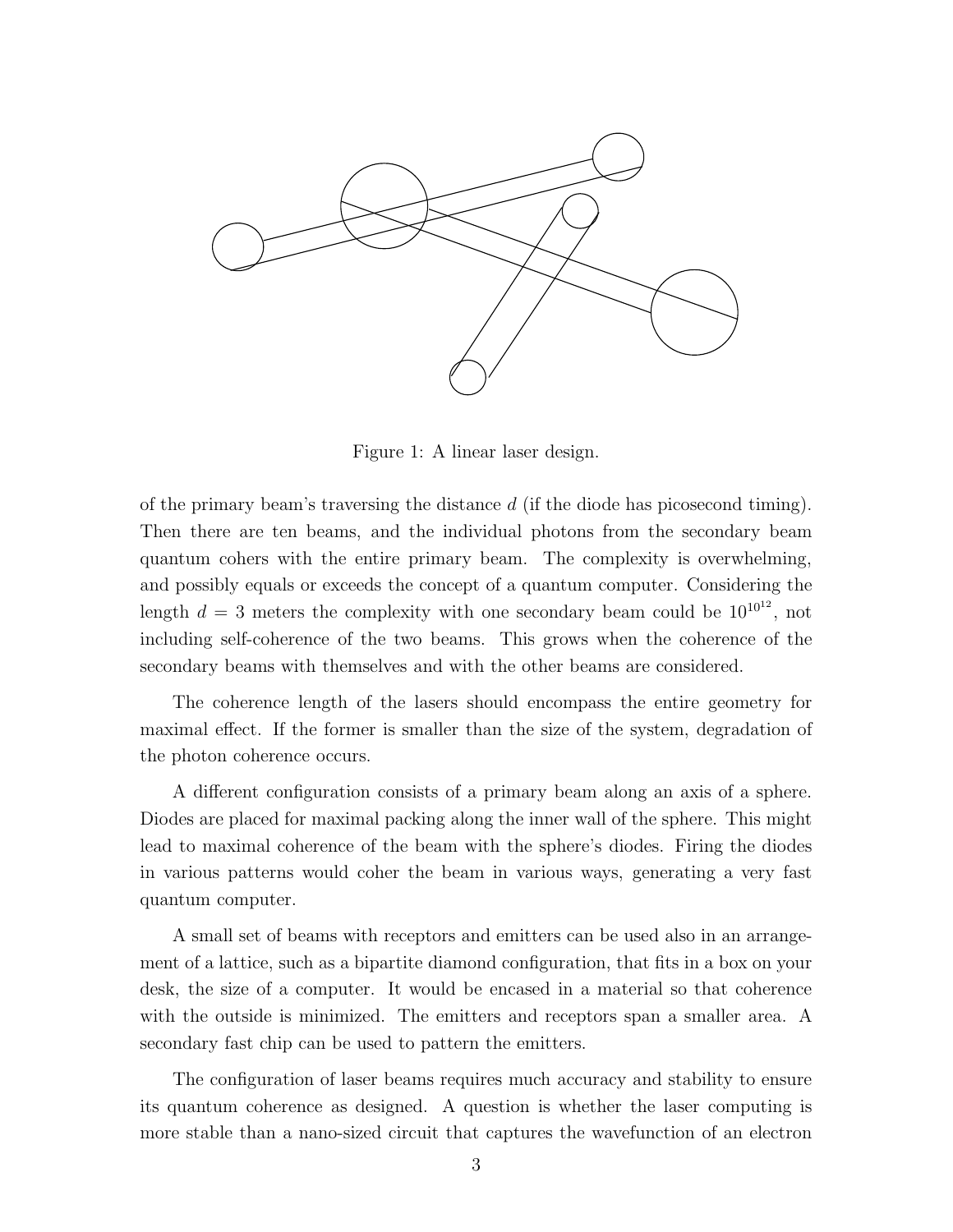

Figure 2: A spherical arrangement. The litte circles are the diode emitters and the tube is the primary beam.

in a complicated environment.

One difficulty in programming the cohered laser computing involves the apparent non-linear sequence of interference terms in the cohered system (such as the secondary beams or the sphere of diode light emitters) and their timing. A second difficulty is in the memory allocation; one of the beams or a backup chip could be used for memory allocation in the role of a cache or larger memory designation with longer lifetime.

The beam configurations in the laser computing appear to generate computing with flops per second with extremely large numbers of digits. The architecture is an alternative to the conventional definition of a quantum computer. Also the core of the computing doesn't involve nano-circuitry.

There exists much coherence stability protection not mentioned in this article, Jan 2006.